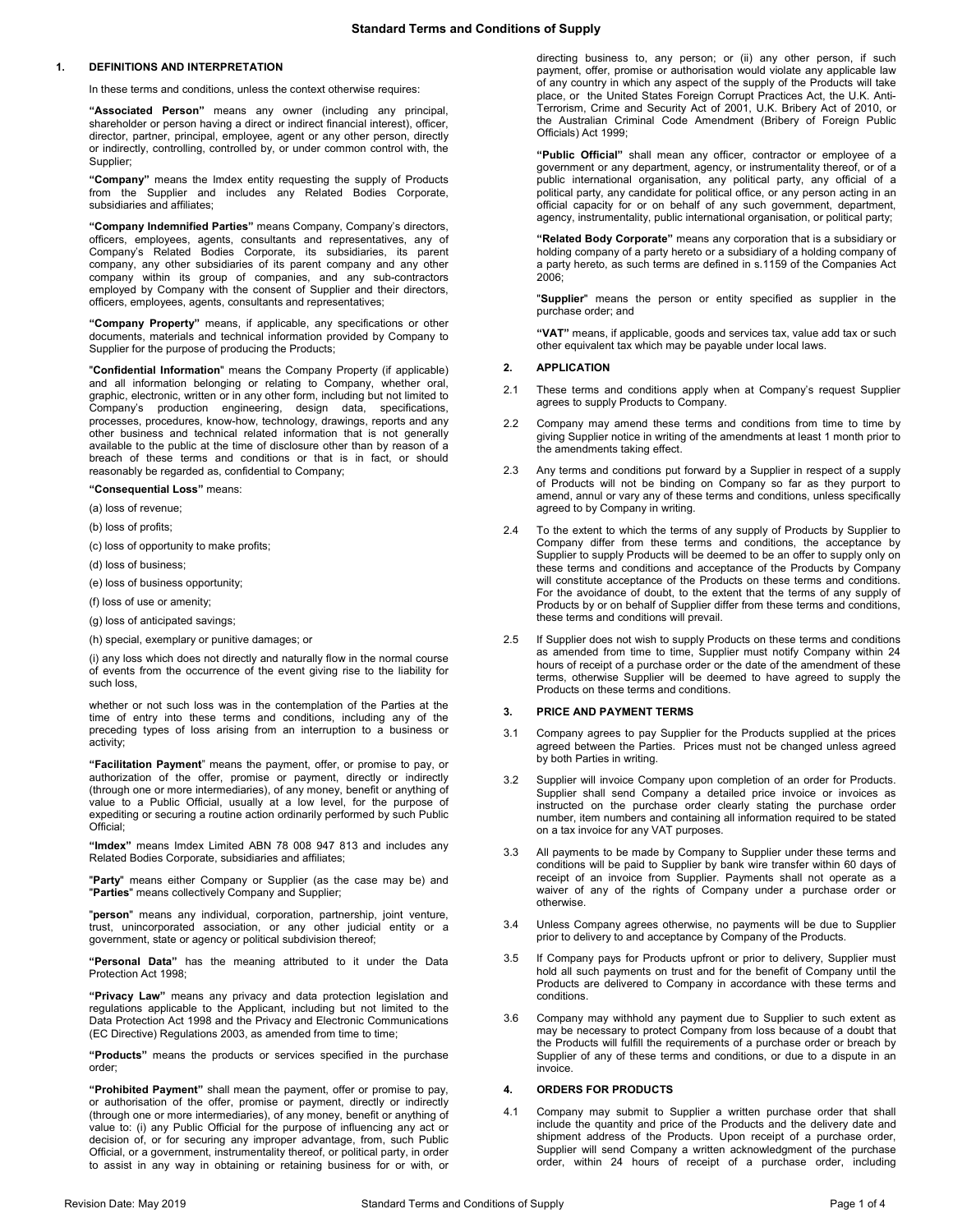acknowledgment of quantity, price, delivery date and shipping address. A purchase order and Supplier's acknowledgement may be sent by email. A purchase order becomes binding on Supplier when accepted by Supplier's acknowledgment or upon any performance by Supplier pursuant to the purchase order.

- 4.2 Supplier shall perform any changes to a purchase order required by Company which may include additions to, or reductions in the quantity of Products. If Company is contemplating a change, notice shall be provided to Supplier, who shall promptly advise Company of its reasonable effect on the delivery date. Notices for the purpose of this clause may be sent by email.
- 4.3 No change shall be accepted by Company and Company shall not be liable to make any payment therefore to Supplier unless such change has been authorized by Company in writing.

## **5. COMPLETION AND DELIVERY**

- 5.1 Time is of the essence in regard to these terms and conditions, the delivery date and all of Supplier's obligations.
- 5.2 Supplier agrees to deliver the Products to Company pursuant to delivery schedules which may, from time to time, be provided by Company. Supplier shall be responsible to deliver any Products ordered by Company to support Company's production schedule as notified to Supplier from time to time. Supplier shall meet all delivery dates, specifications and quantities as set forth in any acknowledged purchase order pursuant to claus[e 4.1.](#page-0-0)
- 5.3 Supplier shall provide at its own expense such information concerning status and progress of the Products as Company shall deem necessary to ensure that the Products will be delivered by the delivery date. If Supplier expects any delays in the delivery of the Products, it shall immediately notify Company and provide Company with a written action plan to remedy such delay. The provision of such notice and action plan by Supplier to Company shall in no way relieve Supplier of any of its obligations under these terms and conditions and shall not operate as a waiver of any of the rights of Company under these terms and conditions.
- <span id="page-1-0"></span>5.4 Supplier shall take all necessary precautions to ensure that all Products delivered to Company are packaged in a safe and sufficient manner so as to avoid damage or loss to the Products whilst in transit and until delivered. Packaging of the Products shall comply with all applicable statutory requirements and/or codes of practice. Supplier shall indemnify Company and Company Indemnified Parties in respect of any and all loss, expense, damage claim and liability incurred by Company Indemnified Parties arising in connection with any breach of Supplier's obligations under this claus[e 5.4](#page-1-0)**.**

#### **6. TITLE AND RISK**

- <span id="page-1-1"></span>6.1 Title in the Products shall pass to Company either: (a) When the Products or part thereof are first identifiable as being appropriated to the order or; (b) upon payment of the relevant invoice by Company or; (c) upon acceptance of the Products by Company at the specified delivery point, whichever occurs first.
- 6.2 Notwithstanding passage of title (in whole or in part) on the occurrence of clause [6.1](#page-1-1) (a) or (b), risk shall remain with Supplier until delivery or acceptance of the Products by Company in accordance with the provisions of the purchase order, whichever shall be the later.
- 6.3 All materials or equipment to be incorporated in the Products the title of which has passed to Company shall be clearly marked by Supplier as Company property and shall be stored separately from Supplier's property.

# **7. QUALITY AND DESCRIPTION**

- 7.1 The supply of Products by Supplier to Company shall: (a) conform strictly as to quantity, quality, description and specification with the particulars stated in the relevant purchase order and with all applicable statutory requirements; (b) be of sound materials and workmanship; (c) be in strict compliance with the Company Property and any other samples, patents, drawings or specifications provided by Company (if applicable); (d) be fit for the purpose for which it is supplied under the relevant purchase order.
- 7.2 All work performed by Supplier under these terms and conditions shall be performed by suitably qualified and competent personnel and all equipment and tools used shall at all times be maintained in first class operating condition by Supplier.

## **8. DEFECTS AND WARRANTY**

8.1 Supplier expressly warrants to Company that Products manufactured by Supplier and supplied to Company shall be: (a) supplied with due care and skill using the standard of diligence that would reasonably be expected from a prudent, expert and experienced provider of Products which are similar to the Products; (b) of merchantable quality and fit for the purpose for which they are designed; and (c) free from defects in material and workmanship as of the date of delivery of such Products to Company and for a period of 12 months from this date ("Warranty Period").

- 8.2 Supplier shall be responsible for remedying at its expense any defect that may arise in the Products within the Warranty Period. Supplier shall guarantee for a further period of 12 months all remedial work carried out under this warranty. Where a defect arises within the Warranty Period but does not become apparent until that period has expired, Supplier's liability shall not cease merely because Company has been unable to give notice of the defect to Supplier within the Warranty Period. If any defects which Supplier is obliged to remedy under this clause, are not remedied within a reasonable time, or circumstances render it impracticable for Supplier to do the same, Company may do so itself or authorise others to do the same, and Supplier shall reimburse Company for all costs arising there from.
- 8.3 Supplier warrants that any and all information provided to Company in respect of Products supplied or to be supplied to Company is accurate, complete and sufficient.
- 8.4 These warranties and Company remedies under this clause are in addition to any other rights and remedies of Company pursuant to applicable law and equity.

#### **9. INSPECTION AND TESTING**

- 9.1 Company and its representatives shall at all times be granted access to any premises of Supplier and be allowed to: (a) inspect and test the Products at any time prior to acceptance or delivery, whichever shall be the later; and (b) audit Supplier management systems, operations and production process used to manufacture the Products for the purposes of ensuring satisfactory product quality. Unless otherwise specified, all Products will be subject to final inspection and acceptance by Company.
- 9.2 Company and its representatives shall have full power to reject any Products it considers to be defective or inferior in quality of material or workmanship and/or not in accordance with Company's specifications or Company Property (if provided). Any work so rejected shall immediately be replaced or corrected as required by Company or its representatives, at Supplier's expense.

#### **10. SUPPLIER COVENANTS**

- <span id="page-1-3"></span><span id="page-1-2"></span>10.1 Supplier covenants and agrees that it will:
	- (a) Comply with all applicable laws, regulations, customs requirements and other legal requirements from time to time in force and which are binding on it or Company, the business operations of it or Company or any of its property or the property of Company;
	- (b) Have and maintain in place its own policies and procedures, including but not limited to adequate procedures under the Bribery Act 2010, to ensure compliance with claus[e 10.1\(f](#page-1-2)[\)\(ii\),](#page-1-3) and will enforce them where appropriate;
	- (c) Require its employees to use devices, guards, and proper safe operating procedures as are prudent in connection with the supply of the Products;
	- (d) Not remove or modify, nor permit the removal or modification of, any safety device, guard or warning sign;
	- (e) Not supply:
		- (i) any items that are on any prohibited product list provided by Company to Supplier from time to time;
		- (ii) any items with components exceeding the amounts on any restricted product list provided by Company to Supplier from time to time; nor
		- (iii) any items prohibited under applicable laws or regulations;
	- (f) and it will procure that its Associated Persons will:
		- not make, and has not made, in connection with any aspect of the supply of the Products or any other transaction involving the Supplier, any Prohibited Payment. Further, to the knowledge and belief of Supplier no other person has made or will make any Prohibited Payment in connection with any aspect of the supply of the Products or any other transaction involving Company;
		- (ii) comply with all applicable laws, regulations, codes and sanctions relating to anti-bribery and anti-corruption including but not limited to the United States Foreign Corrupt Practices Act, the U.K. Anti-Terrorism, Crime and Security Act of 2001, U.K. Bribery Act of 2010, and the Australian Criminal Code Amendment (Bribery of Foreign Public Officials) Act 1999;
		- (iii) comply with any anti-corruption laws of any country where any aspect of the supply of the Products takes place. It is the intent of this clause that no Prohibited Payments will be made by Supplier which would have the purpose or effect of public or commercial bribery, pay-offs, corruption, kickbacks or other unlawful or improper means of obtaining or retaining business for or with, or directing business to, the Supplier or its Related Corporations;
		- (iv) Not become: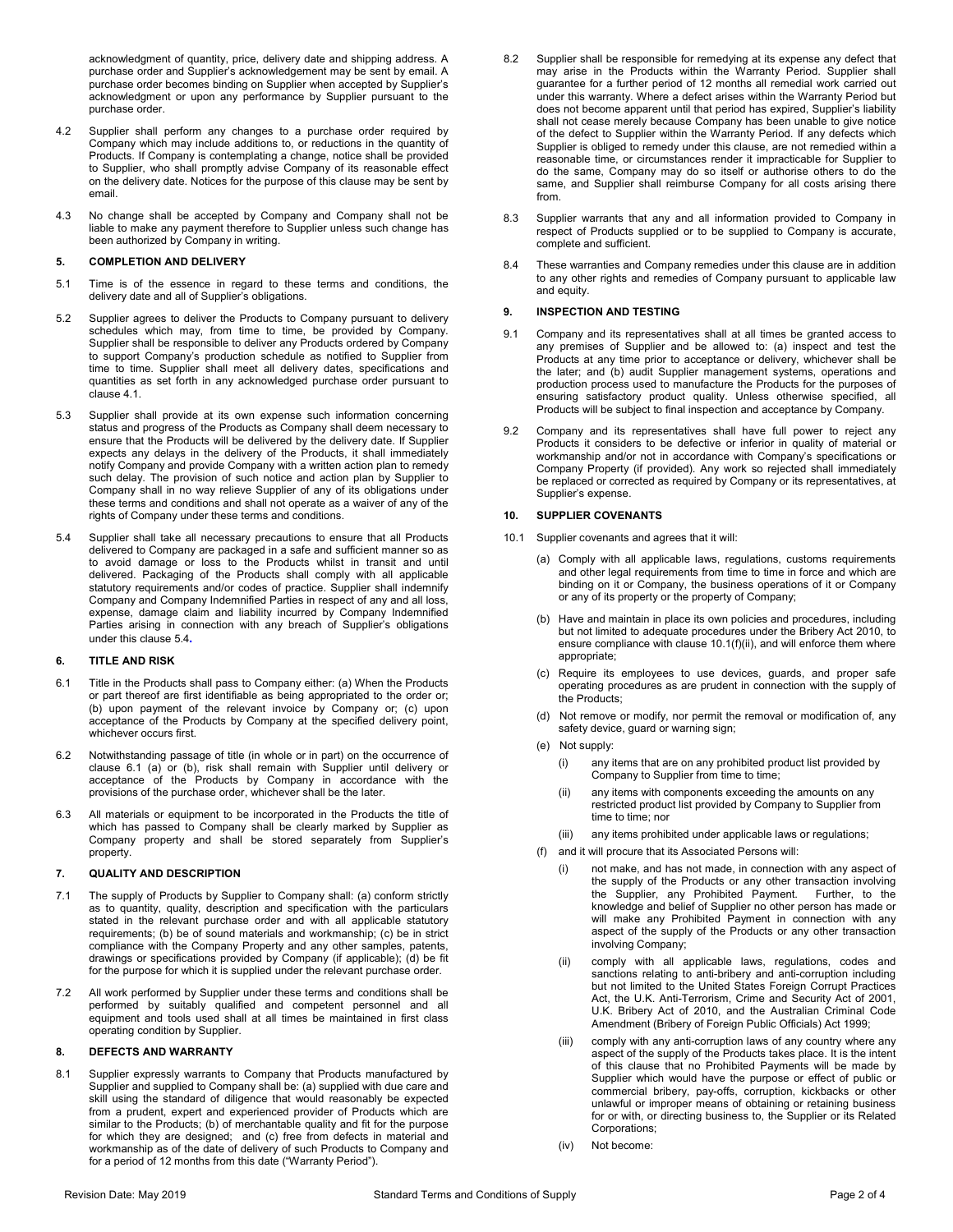- A. a Public Official, in any country where any aspect of the supply of the Products will take place;
- B. a member of the family of such a Public Official; nor
- C. a nominee for any Public Official;
- (v) Not, in connection with any aspect of the supply of the Products or any other transaction involving Company or its Related Corporations, make any Facilitation Payment;
- (vi) Not:
	- A. use forced labour, regardless of its form;
	- B. employ any person below the age of 15 (or younger if provided for in any applicable law), unless it is part of a government approved job training, apprenticeship or other program that would be clearly beneficial to its participants; nor
	- C. engage in physically abusive disciplinary practices; and
- (vii) Comply with any of Company's policies, including but not limited to any ethics and/or anti-bribery polices, provided by Company to Supplier from time to time.
- 10.2 Breach of clause [10.1](#page-1-2) shall be deemed a material breach of these terms and conditions.

## **11. COMPANY PROPERTY**

- 11.1 If Company provides any Company Property to Supplier: (a) Supplier shall only use the Company Property for the purpose of producing and supplying the Products to Company; (b) Supplier agrees to use the Company Property only in accordance with these terms and conditions; (c) Supplier will not use the Company Property to produce Products for sale to any other party without Company's prior written consent; (d) Supplier will maintain the Company Property in its original operating condition except for ordinary wear and tear; and (e) Supplier agrees to immediately notify Company on any and all conditions that may require Company Property maintenance or repair.
- 11.2 Supplier acknowledges and agrees that all Company Property shall be and remain the exclusive property of Company and no right, title or interest in the Company Property shall transfer to Supplier at any time.
- 11.3 Supplier shall indemnify Company and Company Indemnified Parties in respect of any and all loss, expense, damage, claim and liability incurred by Company Indemnified Parties arising in connection with the operation, handling, or transportation of any Company Products while the Company Products are in the possession or control of Supplier.

## **12. LIABILITY AND INDEMNITY**

- 12.1 Company shall not be liable to the Supplier or any of its Related Bodies Corporate, affiliates or representatives for any Consequential Loss.
- <span id="page-2-1"></span>12.2 Subject to clause [12.3](#page-2-0) the Supplier will indemnify (and keep indemnified) Company and Company's Indemnified Parties from and against all liabilities and costs suffered or incurred by Company arising directly or indirectly from any:
	- (a) breach by the Supplier or its personnel of these terms and conditions;
	- (b) negligent act or omission by the Supplier or its personnel arising out of or in any way related to the supply of the Products;
	- (c) breach by Supplier of any third party's intellectual property rights in the supply of the Products;
	- (d) false, incorrect, inaccurate, incomplete or misleading information provided by Supplier to Company whether in respect of the Products or otherwise; and
	- (e) claim made against Company by any of the Supplier's personnel in respect of relevant legislation concerning income tax, workers' compensation, annual leave, long service leave, superannuation or any applicable award, determination or agreement of a competent industrial tribunal.
- <span id="page-2-0"></span>12.3 The Supplier will not be liable under clause [12.2](#page-2-1) to the extent that the liability was caused, or contributed to, by (as the case requires) the negligent acts or omissions or willful misconduct of Company or its Related Bodies Corporate.
- 12.4 For the avoidance of doubt, nothing in these terms and conditions shall limit or exclude either party's liability for:
	- (a) death or personal injury caused by its negligence, or the negligence of its employees, agents or subcontractors (as applicable);
	- (b) wilful misconduct, fraud or fraudulent misrepresentation;
	- (c) breach of the terms implied by section 12 of the Sale of Goods Act 1979;
	- (d) defective products under the Consumer Protection Act 1987; or
	- (e) any matter in respect of which it would be unlawful for a party to exclude or restrict liability.

# **13. INSURANCE**

13.1 Supplier shall ensure that it carries and maintains appropriate insurance, with insurers acceptable to Company, including but not limited to: (a) employer's liability insurance and workmen's compensation insurance as appropriate to comply fully with all applicable laws; (b) automobile public and passenger liability insurance having unlimited indemnity; and (c) general liability insurance having a limit of not less than GBP £3 million equivalent combined single limit any one occurrence covering all operations of the insured including without prejudice to the foregoing generally the contractual liabilities assumed herein. Supplier shall ensure that all such insurances waive all rights of subrogation against Company. Supplier shall remit certificates evidencing said insurances, confirming names of insurers, policy numbers and expiration dates upon the request of Company.

#### **14. CONFIDENTIALITY AND INTELLECTUAL PROPERTY**

- <span id="page-2-2"></span>14.1 Supplier may receive, possess or otherwise acquire Confidential Information of Company and Supplier acknowledges that the Confidential Information is the property of, confidential to and a trade secret of Company. Supplier must:
	- (a) keep the Confidential Information confidential and not directly or indirectly disclose, divulge or communicate that Confidential Information to, or otherwise place that Confidential Information at the disposal of any other person without the prior written approval of Company;
	- (b) take all steps to secure and keep secure all the Confidential Information coming into its possession or control;
	- (c) not use the Confidential Information for its personal benefit or for the benefit of any person or entity other than Company and only use the Confidential Information to the extent necessary to perform its obligations under these terms and conditions;
	- (d) not memorise, modify, reverse engineer or make copies, notes or records of the Confidential Information for any purpose other than in connection with the performance of its obligations under these terms and conditions;
	- (e) only disclose Confidential Information to those of its employees strictly on a "need to know basis" for the purpose of performing its obligations under these terms and conditions; and
	- take all steps to ensure that its employees comply at all times with the terms of this claus[e 14.1.](#page-2-2)
- 14.2 Immediately on the written request of Company for any reason, Supplier shall:
	- (a) cease the use of all Confidential Information;
	- (b) deliver to Company all documents and other materials in its possession or control containing, recording or constituting that Confidential Information, or make the Confidential Information available for collection by Company at its own cost or, at the option of Company, destroy, and undertake to Company that it has destroyed, those documents and materials; and
	- (c) for Confidential Information stored electronically, permanently delete that Confidential Information from all electronic media on which it is stored, so that it cannot be restored.
- 14.3 Company shall be the sole owner of, and be entitled to the full and unrestricted right, including the right to apply for patent or other protection in its own name, to exploit any invention, technical information or knowhow, any intellectual property arising from or developed in the course of the supply of the Products. For the avoidance of doubt, the Parties acknowledge and agree that any invention, improvement, design or other work in which intellectual property rights may subsist (**Works**) that is developed or originated by Supplier based in whole or in part on the Confidential Information will be owned exclusively by Company and that all rights, title and interest in the Works shall vest solely in Company.

## **15. DEFAULT**

If Supplier fails to comply with any of these terms or conditions or if Supplier becomes subject to any insolvency, administration or bankruptcy or if any Company Property provided to Supplier (as the case may be) or any part of the Company Property are abused, illegally used or misused, Company shall have the right, without legal proceedings, to the extent permitted by the laws of location where the Company Property is located, to enter the premises where the Company Property is located and take possession thereof without being liable to any party and Company also shall have the right to exercise any right and/or remedy available to it at law or in equity.

#### **16. DISPUTE RESOLUTION AND GOVERNING LAW**

- 16.1 These terms and conditions shall be governed and construed in accordance with the laws of England and Wales. The parties submit to the exclusive jurisdiction of the courts located in England and Wales.
- 16.2 In the event of a dispute between the Parties arising out of or relating to these terms and conditions, or the breach thereof, either Party may give